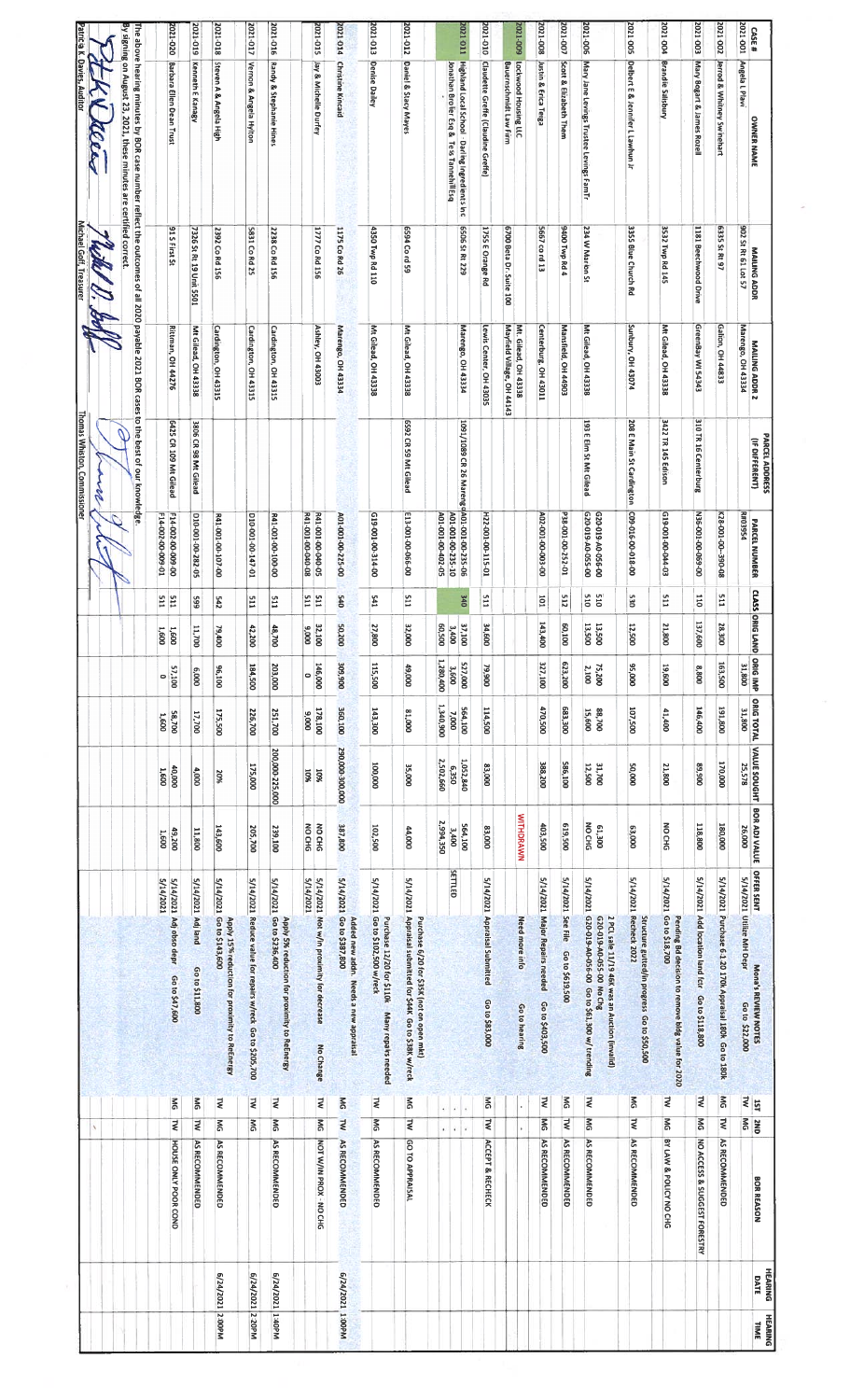# **MORROW COUNTY BOARD OF REVISION**<br>MORROW COUNTY, OHIO

| S | Complainant          | Local School District<br>Board of Education of the Highland |
|---|----------------------|-------------------------------------------------------------|
|   |                      |                                                             |
|   | Stipulation of Value | Case No. 2021-011                                           |

Darling Ingredients, Inc.,

Property Owner.

 $\mathbf{a}$  and  $\mathbf{a}$  and  $\mathbf{a}$ 

2020: It is hereby agreed and stipulated by and between Darling Ingredients, Inc. (the "Property Owner") and the Board of Education of the Highland Local School District (the "BOE") (collectively the "Parties") that the fair ma

### **FAIR MARKET VALUE**

| Parcel No.        | $_{\rm{pur}}$ | Improvement | TATAL        |
|-------------------|---------------|-------------|--------------|
| A01-001-00-235-06 | \$37,100      | \$527,000   | \$564,100    |
| A01-001-00-235-10 | \$3,400       | g           | \$3,400      |
| A01-001-00-402-05 | \$60,500      | \$2,933,850 | \$2,994,350  |
| Total             | 000'101\$     | \$3,460,850 | 1 53,561,850 |

#### **TAXABLE VALUE**

| Parcel No.        | puerq    | Improvement | TATAL      |
|-------------------|----------|-------------|------------|
| A01-001-00-235-06 | \$12,990 | \$184,450   | 8197,440   |
| A01-001-00-235-10 | 061'18   |             | \$1,190    |
| A01-001-00-402-05 | \$21,170 | \$1,026,850 | 81,048,020 |
| Total             | \$35,350 | \$1,211,300 | 81,246,650 |

The Parties therefore jointly request that the Board issue an order adopting the values<br>contained in this Stipulation and instruct the Morrow County Auditor to adjust her records to<br>give effect to this Stipulation. The Pa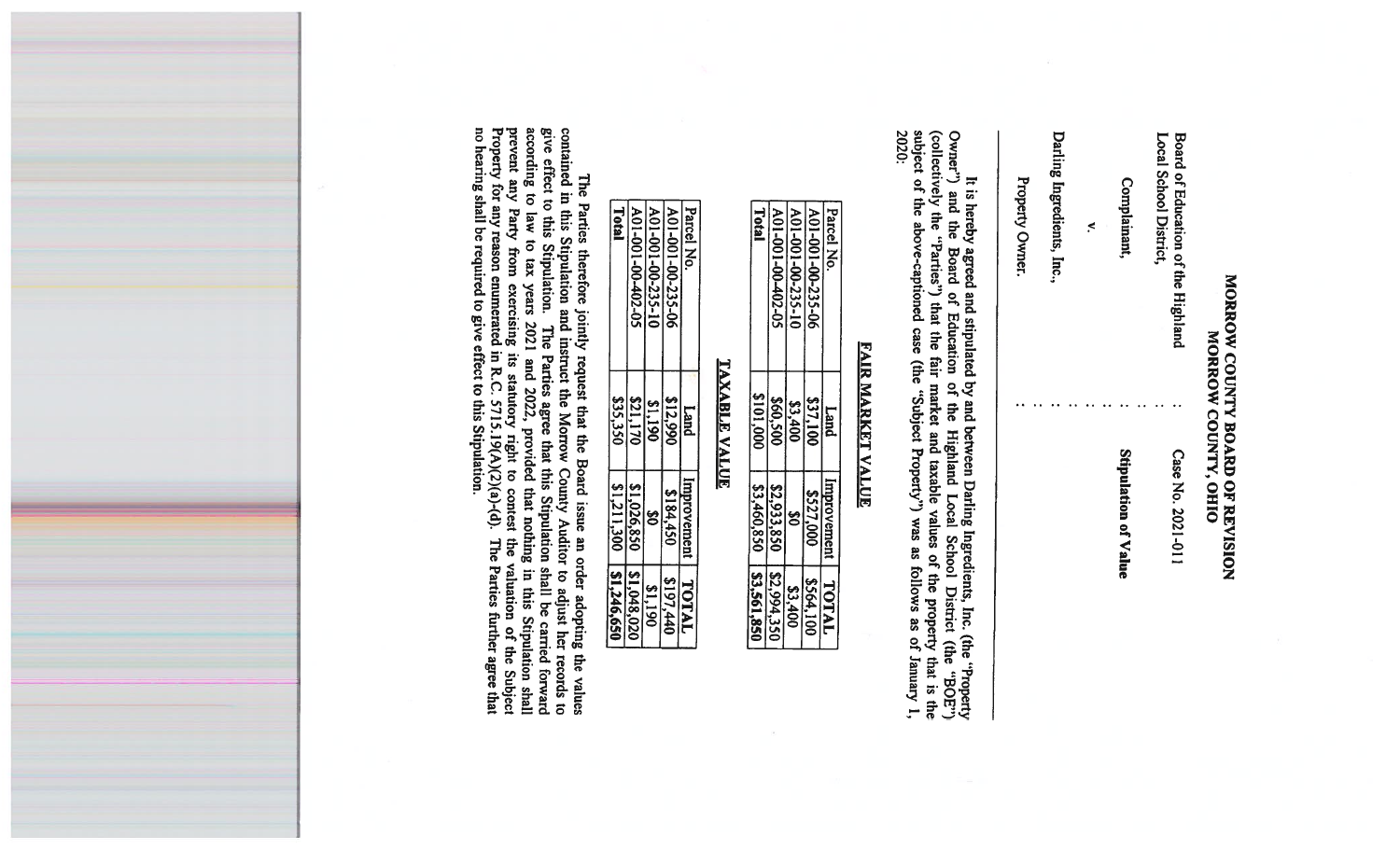Date: June 21, 2021

DARLING INGREDIENTS INC.

DARLING INGREDIGNTS INC.

**By:** 西方  $\mathbb{R}$ 

Is: Assistant Secretary and Tax Director

## **BOARD OF EDUCATION OF THE<br>HIGHLAND LOCAL SCHOOL<br>DISTRICT:**

<u>(s/ Tess Tamehill</u><br>Tess G. Tamehill, Esq. (0089720)<br>Bricker & Eckler LLP<br>100 South Third Street<br>Columbus, Ohio 43215<br><u>tamehill@bricker.com</u><br>*Attorney for Complainant the Board of*<br>Education of the Highland Local School<br>Ed **District** 

**AGREED TO BY THE MORROW COUNTY**<br>AUDITOR AND BOARD OF REVISION:

**ALLER MORE**<br>Honorable Patricia K. Davies<br>48 E. High St., Room 7<br>M. Gilead, OH 43338 Morrow County Auditor and Secretary to the<br>Board of Revision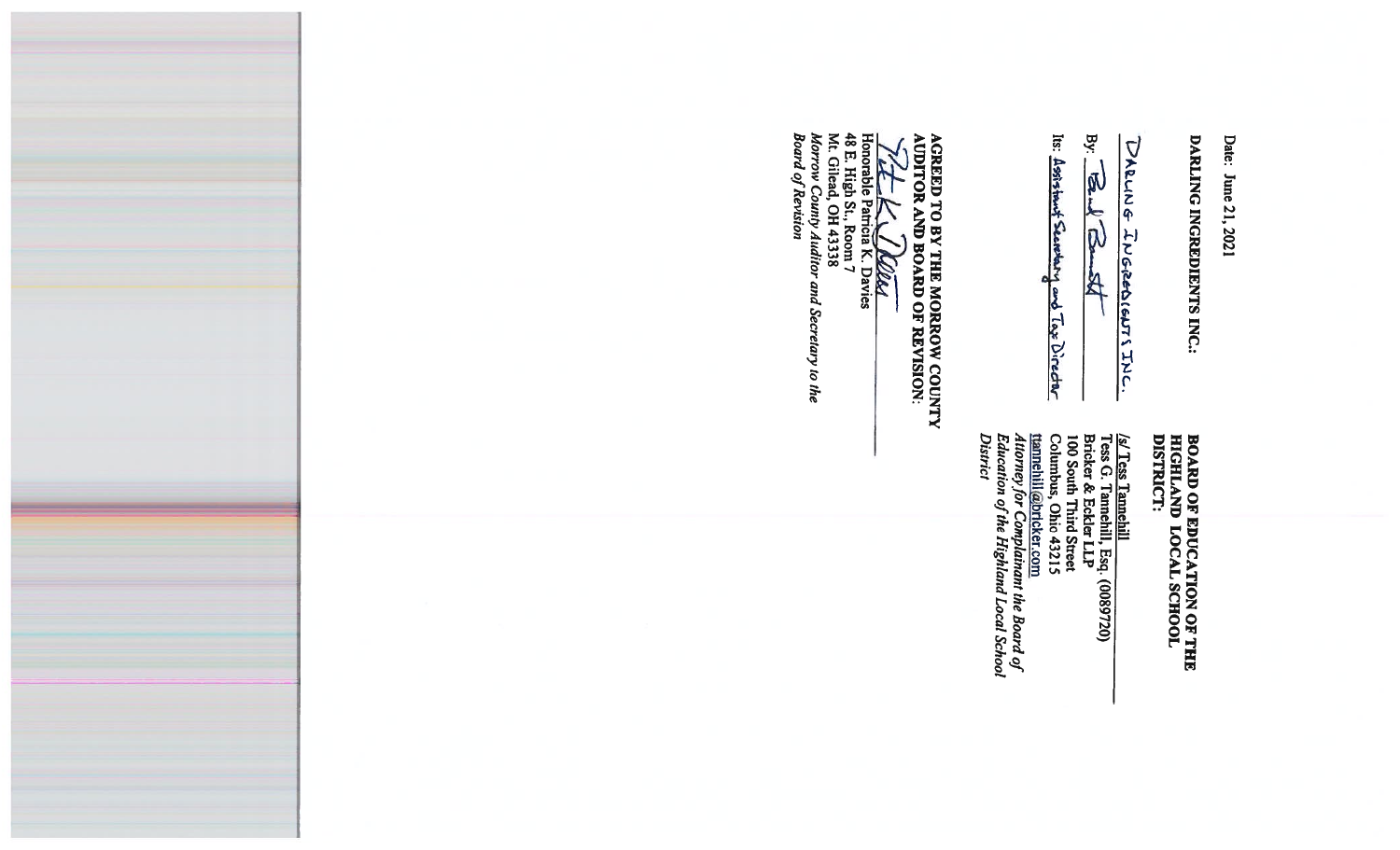

Karen H. Bauernschmidt<br>Kelly W. Bauernschmidt<br>6700 Beta Drive, Suite 100<br>Mayfield Village, OH 44143<br>216-243-2500

June 21, 2021

### **VIA EMAIL TRANSMISSION**

Patricia.davies@co.morrow.oh.us

AUDITOR<br>WERROW COUNTY<br>MUSICOUNTY

SO :E Hd 1 2 NAF 1202

Morrow County Board of Revision<br>48 East High Street, Room 7<br>Mount Gilead, Ohio 43338

**Rue** 2020 Tax Complaint Number: 2021-009<br>Property Owner: Lockwood Housing LLC<br>Address: 581 Lee Street, et al., Mount Gilead, Ohio<br>Parcel Numbers: G20-043-00-034-00, et al.

Dear Board Members:

complaint that has been filed and is set for hearing. The withdrawal is being made prior to the Board of<br>Revision hearing. This case is currently set for a hearing on June 28, 2021. Please notify the Property<br>Owner of the The Property Owner, in the above captioned 2020 Tax Year complaint, hereby withdraws its 2020

Respectfully submitted,

**WARNANO** 

Kelly W. Bauernschmidt Karen H. Bauernschmidt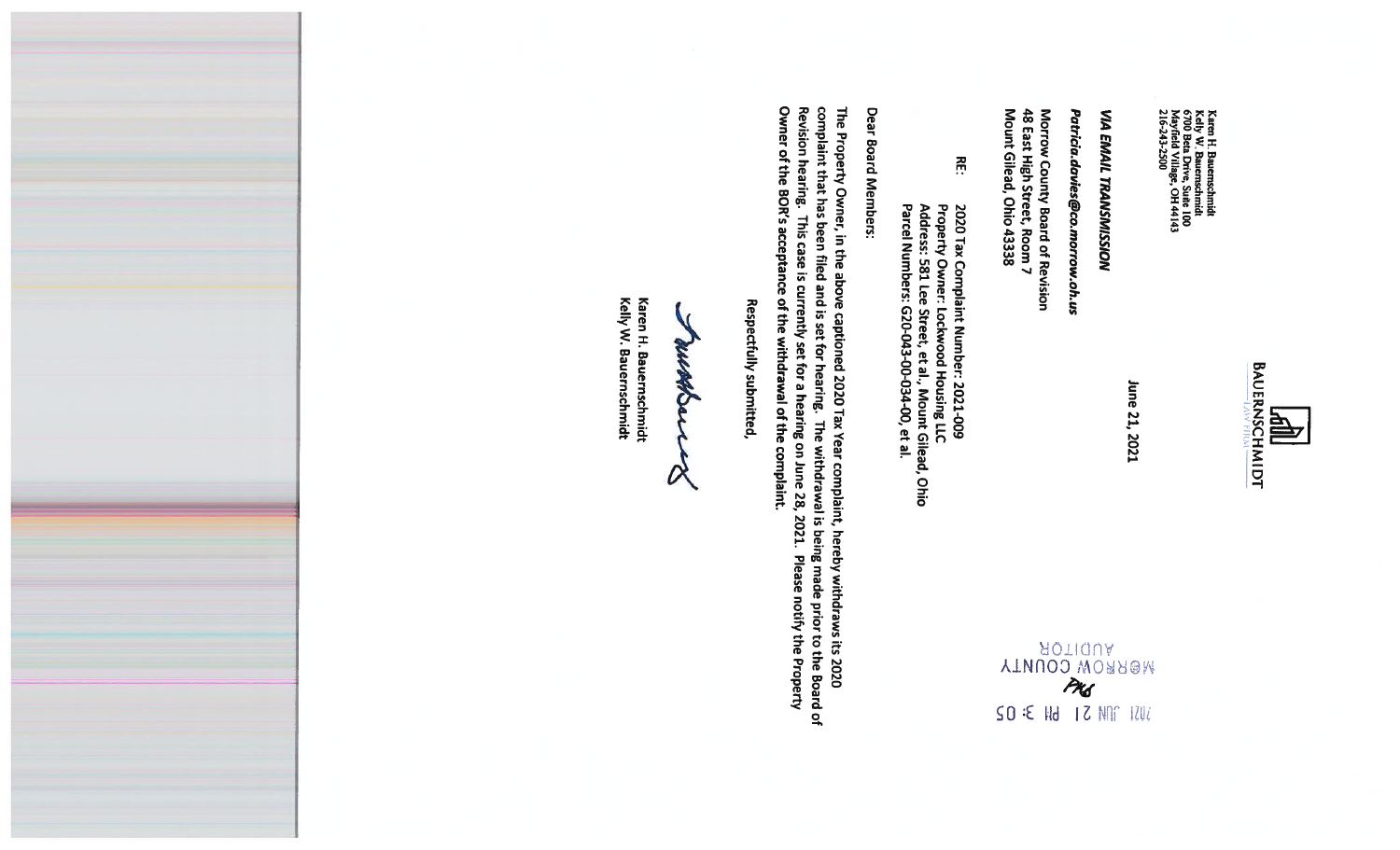| Date to BOR<br>Parce           | <b>Owners Name</b>    | <b>Case Number</b> | <b>Notes</b>                                                                                                                                                                              | Result   |
|--------------------------------|-----------------------|--------------------|-------------------------------------------------------------------------------------------------------------------------------------------------------------------------------------------|----------|
|                                |                       |                    | Owner applied for remit penalty application for taxes due 2/12/21 - paid on 7/18/21                                                                                                       |          |
| 3/8/2021 P38-001-00-269-00     | Lakeview MHC LLC      | 930                | penalty refund was approved unit the check that paid the taxes was returned by band by                                                                                                    | denied   |
| 3/23/2021<br>00-044-00-100-821 | Jeremy Ernsberger     | 876                | Has been late before                                                                                                                                                                      | denied   |
| 8/23/2021 b06-001-00-283-02    | Stafford Living Trust | <b>L</b> /6        | had not been late before - caring for with seriors health issue                                                                                                                           | panoved  |
| 8/23/2021 B06-001-00-283-00    | Stafford Living Trust | 272                | had not been late before - caring for wife with serious health issue                                                                                                                      | panoude  |
| 8/23/2021<br>00-692-00-100-908 | Stafford Living Trust | 973                | had not been late before - caring for wife with serious health issue                                                                                                                      | panoude  |
| 8/23/2021 B06-001-00-268-01    | Stafford Living Trust | 974                | had not been late before - caring for wife with serious health issue                                                                                                                      | panoude  |
| 8/23/2021<br>00-892-00-100-908 | Stafford Living Trust | 975                | had not been late before - caring for wife with serious health issue                                                                                                                      | panoude  |
| 8/23/2021 B06-001-00-291-03    | Stafford Living Trust | 976                | had not been late before - caring for wife with serious health issue                                                                                                                      | panoudde |
| 2/23/2021<br>P06-001-00-291-02 | Stafford Living Trust | 777                | had not been late before - caring for wife with serious health issue                                                                                                                      | panoudde |
| 8/23/2021 B06-001-00-291-01    | Stafford Living Trust | 878                | had not been late before - caring for wife with serious health issue                                                                                                                      | panoved  |
| 8/23/2021 B06-001-00-291-00    | Stafford Living Trust | 979                | had not been late before - caring for wife with serious health issue                                                                                                                      | panoudde |
| 8/23/2021 B06-001-00-283-03    | Stafford Living Trust | 086                | had not been late before - caring for wife with serious health issue                                                                                                                      | panoude  |
| 2/23/2021 F14-001-00-021-01    | Edward P Hershberger  | 286                | had not been late before - due to father passing away                                                                                                                                     | panoudde |
| 8/23/2021<br>b38-001-00-192-05 | Daniel and Billie May | 386                | Intended on paying Friday - Then father was put in ICU- had not been late before                                                                                                          | panoved  |
| 8/23/2021 G18-003-CD-042-03    | James A. Curts        | 986                | had not been late before - caregive for his wife                                                                                                                                          | panoudde |
| 11/1/2021<br>(07-001-00-072-03 | Charles T. Bagwell    | 866-466            | Has been late several times                                                                                                                                                               | denied   |
|                                |                       |                    | shown on such bill or, except as provided in division (B)(1) of Section 5715.39 of the<br>O.R.C. 323.13 Failure to receive any bi<br>Il does not excuse failure or delay to pay any taxes |          |
|                                |                       |                    | apply to this case. There was no negligence or error on the county, as the mailing<br>Revised Code, avoid any penalty, interest, or charge for such delay. Section B does not             |          |
|                                |                       |                    | address was correct, and had not been changed. Owner received 1st half tax bills at                                                                                                       |          |
|                                |                       |                    | that address and the past due. We ve<br>rified with Smart Bill (Mailing/printing vendor)                                                                                                  |          |
|                                |                       |                    | that the 2nd half tax bill had the same address and were in fact part of the file that was                                                                                                |          |
|                                |                       |                    | printed. Owner did not in goof faith try to obtain a tax bill within the 30 days of due                                                                                                   |          |
|                                |                       |                    | date. The owner contracted the Treasurers office on 10/4/2021 after receiving the third                                                                                                   |          |
| 11/3/2021 620-007-00-014-01    | Makaill LLC           | 666                | billing also known as penalty bills.                                                                                                                                                      | denied   |

# Below are Remit Penalty applications that were heard by the Board of Revision for Calender Year 2021. **Below are Remit Penalty applications that were heard by the Board of Revision for Calender Year 2021.**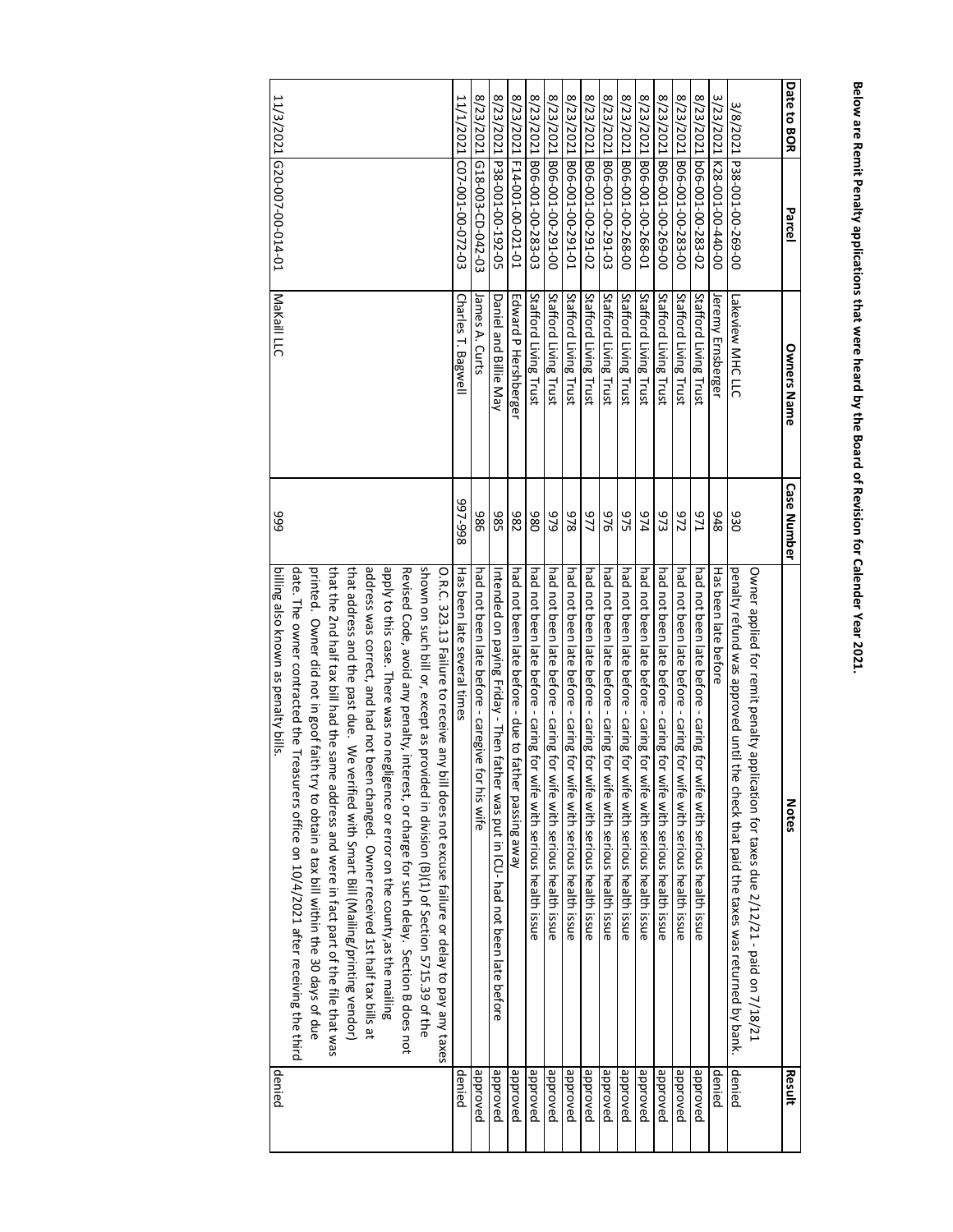| denied | also known as penalty bills.<br>2 <sup>nd</sup> half tax bill had the same address<br>address and the past due. We verified with Smart Bill (Malilng/printing vendor) that the<br>address was correct, and had not been changed. Owner received 1 <sup>st</sup> half tax bills at that<br>apply to this case. There was no negligence or error on the county, as the mailing<br>owner contracted the Treasurers office on $10/4/2021$ after receiving the third billing<br>Owner did not in goof faith try to obtain a tax bill within the 30 days of due date. The<br>and were in fact part of the file that was printed. | 1003        | 93 West North Street LLC     | 11/3/2021 G20-010-00-128-00 |  |
|--------|----------------------------------------------------------------------------------------------------------------------------------------------------------------------------------------------------------------------------------------------------------------------------------------------------------------------------------------------------------------------------------------------------------------------------------------------------------------------------------------------------------------------------------------------------------------------------------------------------------------------------|-------------|------------------------------|-----------------------------|--|
|        | shown on such bill or, except as provided in division (B)(1) of Section 5715.39 of the<br>Revised Code, avoid any penalty, interest, or charge for such delay. Section B does not<br>O.R.C. 323.13 Failure to receive any bill does not excuse failure or delay to pay any taxes                                                                                                                                                                                                                                                                                                                                           |             |                              |                             |  |
| denied | also known as penalty bills.<br>owner contracted the Treasurers office on $10/4/2021$ after receiving the third billing<br>Owner did not in goof faith try to obtain a tax bill within the 30 days of due date. The                                                                                                                                                                                                                                                                                                                                                                                                        | 1002        | 95 East High Street LLC      | 11/3/2021 620-020-028-00    |  |
|        | address and the past due. We verified with Smart Bill (Mailing/printing vendor) that the<br>address was correct, and had not been changed. Owner received 1 <sup>st</sup> half tax bills at that<br>2 <sup>nd</sup> half tax bill had the same address<br>and were in fact part of the file that was printed                                                                                                                                                                                                                                                                                                               |             |                              |                             |  |
|        | shown on such bill or, except as provided in division (B)(1) of Section 5715.39 of the<br>apply to this case. There was no negligence or error on the county, as the mailing<br>Revised Code, avoid any penalty, interest, or charge for such delay. Section B does not<br>O.R.C. 323.13 Failure to receive any bill does not excuse failure or delay to pay any taxes                                                                                                                                                                                                                                                     |             |                              |                             |  |
| denied |                                                                                                                                                                                                                                                                                                                                                                                                                                                                                                                                                                                                                            | <b>1001</b> | Maraill LLC                  | 11/3/2021 620-007-00-014-00 |  |
|        | also known as penalty bills.<br>2 <sup>nd</sup> half tax bill had the same address<br>owner contracted the Treasurers office on 10/4/2021 after receiving the third billing<br>Owner did not in goof faith try to obtain a tax bill within the 30 days of due date. The<br>and were in fact part of the file that was printed.                                                                                                                                                                                                                                                                                             |             |                              |                             |  |
|        | address and the past due. We verified with Smart Bill (Mailing/printing vendor) that the<br>address was correct, and had not been changed. Owner received 1 <sup>st</sup> half tax bills at that                                                                                                                                                                                                                                                                                                                                                                                                                           |             |                              |                             |  |
|        | shown on such bill or, except as provided in division (B)(1) of Section 5715.39 of the<br>apply to this case. There was no negligence or error on the county, as the mailing<br>Revised Code, avoid any penalty, interest, or charge for such delay. Section B does not<br>O.R.C. 323.13 Failure to receive any bill does not excuse failure or delay to pay any taxes                                                                                                                                                                                                                                                     |             |                              |                             |  |
| denied | also known as penalty bills.                                                                                                                                                                                                                                                                                                                                                                                                                                                                                                                                                                                               | 1000        | Soverign Park Properties LLC | 11/3/2021 620-014-00-075-00 |  |
|        | owner contracted the Treasurers office on 10/4/2021 after receiving the third billing<br>Owner did not in goof faith try to obtain a tax bill within the 30 days of due date. The<br>2 <sup>nd</sup> half tax bill had the same address<br>and were in fact part of the file that was printed.                                                                                                                                                                                                                                                                                                                             |             |                              |                             |  |
|        | address and the past due. We verified with Smart Bill (Mailing/printing vendor) that the<br>address was correct, and had not been changed. Owner received 1 <sup>st</sup> half tax bills at that                                                                                                                                                                                                                                                                                                                                                                                                                           |             |                              |                             |  |
|        | apply to this case. There was no negligence or error on the county, as the mailing<br>Revised Code, avoid any penalty, interest, or charge for such delay. Section B does not                                                                                                                                                                                                                                                                                                                                                                                                                                              |             |                              |                             |  |
|        | shown on such bill or, except as provided in division (B)(1) of Section 5715.39 of the<br>O.R.C. 323.13 Failure to receive any bill does not excuse failure or delay to pay any taxes                                                                                                                                                                                                                                                                                                                                                                                                                                      |             |                              |                             |  |
|        |                                                                                                                                                                                                                                                                                                                                                                                                                                                                                                                                                                                                                            |             |                              |                             |  |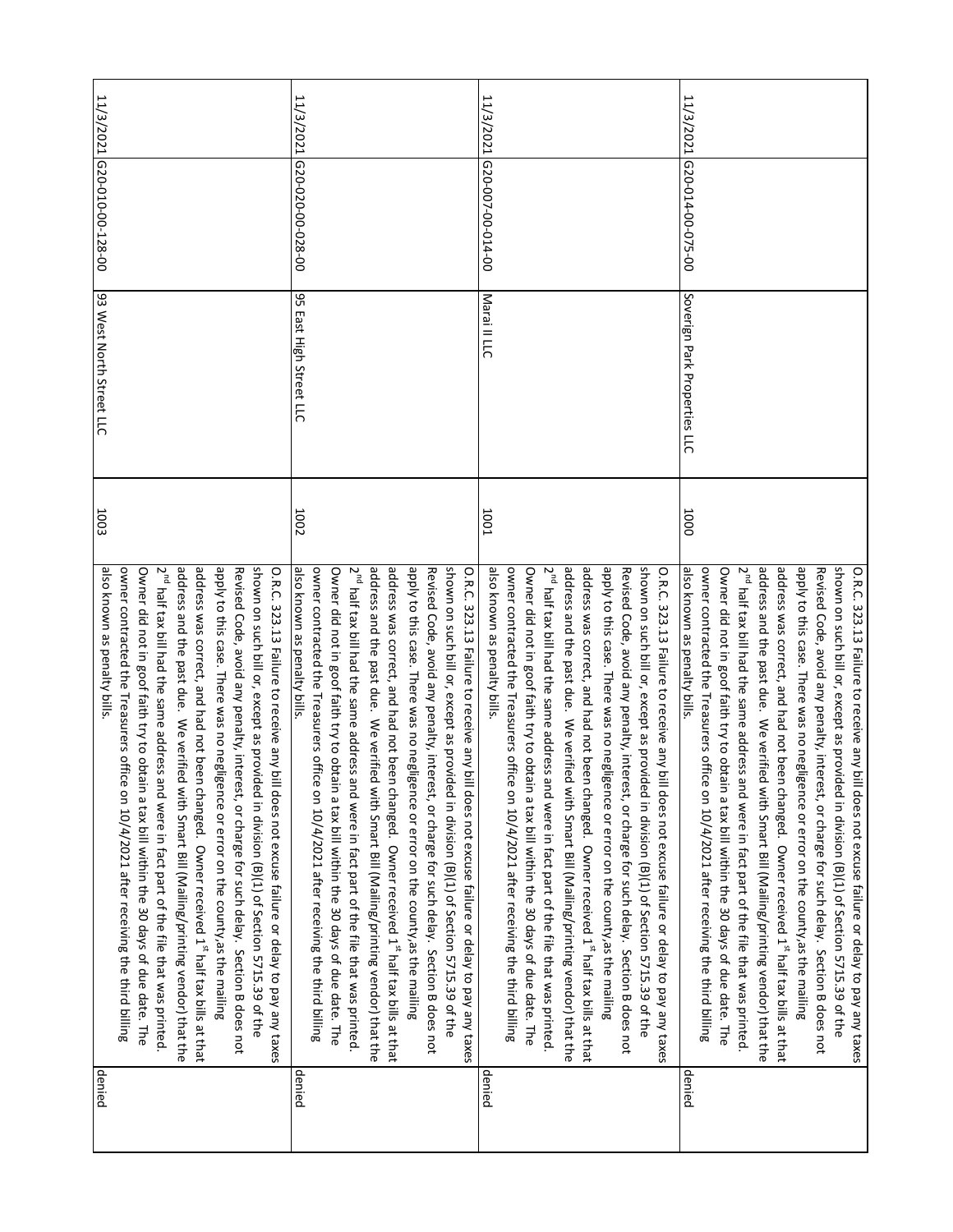| denied | also known as penalty bills.                                                                              | 1007        | 194 West Union Street LLC | 11/3/2021 620-008-C0-016-00 |           |
|--------|-----------------------------------------------------------------------------------------------------------|-------------|---------------------------|-----------------------------|-----------|
|        | owner contracted the Treasurers office on 10/4/2021 after receiving the third billing                     |             |                           |                             |           |
|        | Owner did not in goof faith try to obtain a tax bill within the 30 days of due date. The                  |             |                           |                             |           |
|        | 2 <sup>nd</sup> half tax bill had the same address<br>and were in fact part of the file that was printed. |             |                           |                             |           |
|        | address and the past due. We verified with Smart Bill (Mailing/printing vendor) that the                  |             |                           |                             |           |
|        | address was correct, and had not been changed. Owner received 1 <sup>st</sup> half tax bills at that      |             |                           |                             |           |
|        |                                                                                                           |             |                           |                             |           |
|        | apply to this case. There was no negligence or error on the county, as the mailing                        |             |                           |                             |           |
|        | Revised Code, avoid any penalty, interest, or charge for such delay. Section B does not                   |             |                           |                             |           |
|        | shown on such bill or, except as provided in division (B)(1) of Section 5715.39 of the                    |             |                           |                             |           |
|        | O.R.C. 323.13 Failure to receive any bill does not excuse failure or delay to pay any taxes               |             |                           |                             |           |
| denied | also known as penalty bills.                                                                              | 1006        | 218 Iberia Street LLC     | IC-000-00-000-01            | 11/3/2021 |
|        | owner contracted the Treasurers office on 10/4/2021 after receiving the third billing                     |             |                           |                             |           |
|        | Owner did not in goof faith try to obtain a tax bill within the 30 days of due date. The                  |             |                           |                             |           |
|        | 2 <sup>nd</sup> half tax bill had the same address<br>and were in fact part of the file that was printed. |             |                           |                             |           |
|        | address and the past due. We verified with Smart Bill (Mailing/printing vendor) that the                  |             |                           |                             |           |
|        | address was correct, and had not been changed. Owner received 1 <sup>st</sup> half tax bills at that      |             |                           |                             |           |
|        | apply to this case. There was no negligence or error on the county, as the mailing                        |             |                           |                             |           |
|        | Revised Code, avoid any penalty, interest, or charge for such delay. Section B does not                   |             |                           |                             |           |
|        | shown on such bill or, except as provided in division (B)(1) of Section 5715.39 of the                    |             |                           |                             |           |
|        | O.R.C. 323.13 Failure to receive any bill does not excuse failure or delay to pay any taxes               |             |                           |                             |           |
|        |                                                                                                           |             |                           |                             |           |
| denied | also known as penalty bills.                                                                              | <b>1005</b> | 383 West High Street LLC  | 11/3/2021 G20-003-00-067-00 |           |
|        | owner contracted the Treasurers office on 10/4/2021 after receiving the third billing                     |             |                           |                             |           |
|        | Owner did not in goof faith try to obtain a tax bill within the 30 days of due date. The                  |             |                           |                             |           |
|        | 2 <sup>nd</sup> half tax bill had the same address<br>and were in fact part of the file that was printed. |             |                           |                             |           |
|        | address and the past due. We verified with Smart Bill (Mailing/printing vendor) that the                  |             |                           |                             |           |
|        | address was correct, and had not been changed. Owner received 1 <sup>st</sup> half tax bills at that      |             |                           |                             |           |
|        | apply to this case. There was no negligence or error on the county, as the mailing                        |             |                           |                             |           |
|        | Revised Code, avoid any penalty, interest, or charge for such delay. Section B does not                   |             |                           |                             |           |
|        | shown on such bill or, except as provided in division (B)(1) of Section 5715.39 of the                    |             |                           |                             |           |
|        | O.R.C. 323.13 Failure to receive any bill does not excuse failure or delay to pay any taxes               |             |                           |                             |           |
| denied | also known as penalty bills.                                                                              | 1004        | 64 West North Street LLC  | 00-910-00-600-025           | 11/3/2021 |
|        | owner contracted the Treasurers office on 10/4/2021 after receiving the third billing                     |             |                           |                             |           |
|        | Owner did not in goof faith try to obtain a tax bill within the 30 days of due date. The                  |             |                           |                             |           |
|        | 2 <sup>nd</sup> half tax bill had the same address<br>and were in fact part of the file that was printed. |             |                           |                             |           |
|        | address and the past due. We verified with Smart Bill (Mailing/printing vendor) that the                  |             |                           |                             |           |
|        | address was correct, and had not been changed. Owner received 1 <sup>st</sup> half tax bills at that      |             |                           |                             |           |
|        | apply to this case. There was no negligence or error on the county, as the mailing                        |             |                           |                             |           |
|        | Revised Code, avoid any penalty, interest, or charge for such delay. Section B does not                   |             |                           |                             |           |
|        | shown on such bill or, except as provided in division (B)(1) of Section 5715.39 of the                    |             |                           |                             |           |
|        | O.R.C. 323.13 Failure to receive any bill does not excuse failure or delay to pay any taxes               |             |                           |                             |           |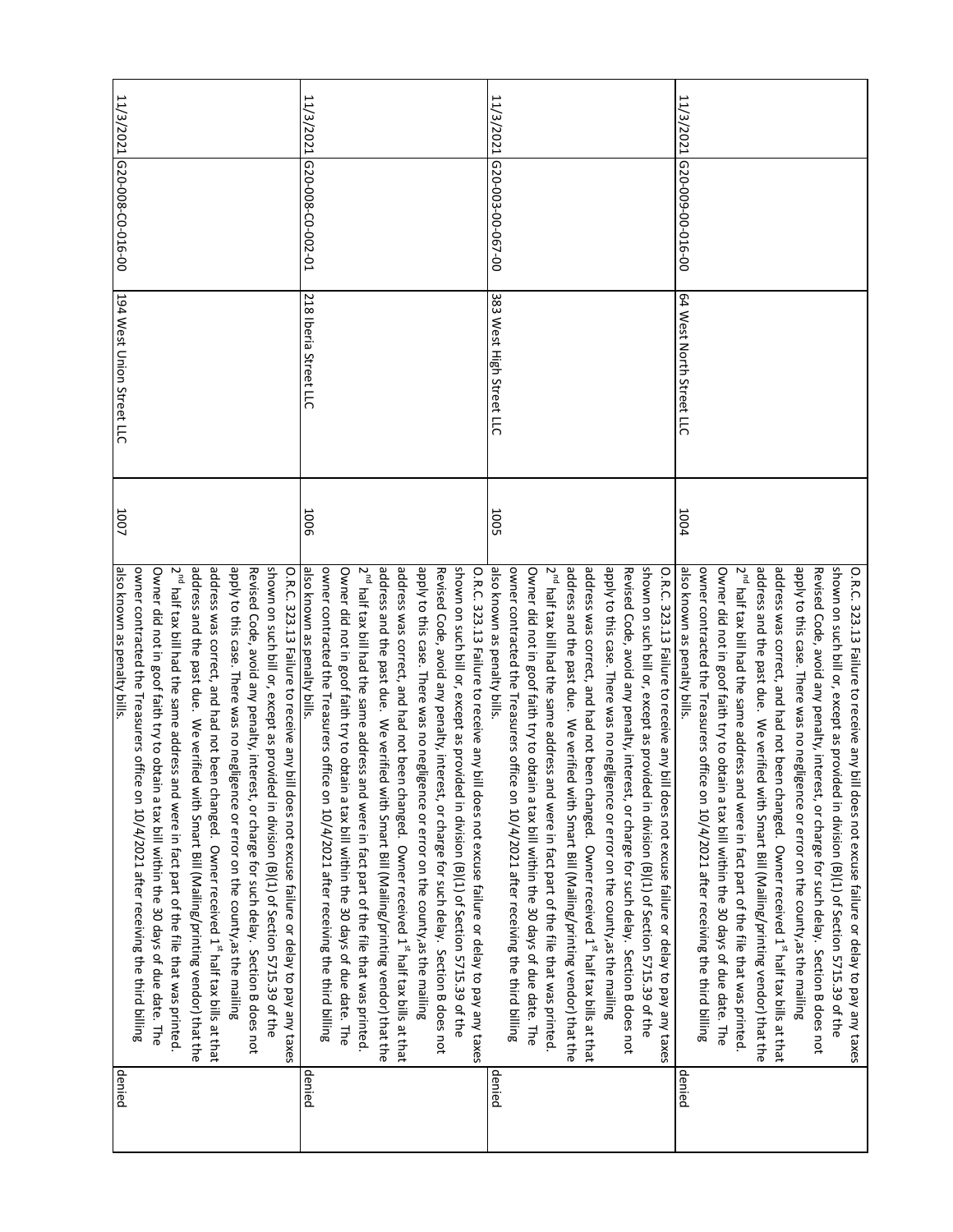| denied | also known as penalty bills.                                                                              | 1011 | 139 Vine St LLC           | 11/3/2021 620-016-00-030-00 |           |
|--------|-----------------------------------------------------------------------------------------------------------|------|---------------------------|-----------------------------|-----------|
|        | owner contracted the Treasurers office on 10/4/2021 after receiving the third billing                     |      |                           |                             |           |
|        | Owner did not in goof faith try to obtain a tax bill within the 30 days of due date. The                  |      |                           |                             |           |
|        | 2 <sup>nd</sup> half tax bill had the same address<br>and were in fact part of the file that was printed  |      |                           |                             |           |
|        | address and the past due. We verified with Smart Bill (Mailing/printing vendor) that the                  |      |                           |                             |           |
|        | address was correct, and had not been changed. Owner received 1 <sup>st</sup> half tax bills at that      |      |                           |                             |           |
|        | apply to this case. There was no negligence or error on the county, as the mailing                        |      |                           |                             |           |
|        | Revised Code, avoid any penalty, interest, or charge for such delay. Section B does not                   |      |                           |                             |           |
|        | shown on such bill or, except as provided in division (B)(1) of Section 5715.39 of the                    |      |                           |                             |           |
|        | O.R.C. 323.13 Failure to receive any bill does not excuse failure or delay to pay any taxes               |      |                           |                             |           |
| denied | also known as penalty bills.                                                                              | 1010 | 142 South Rich Street LLC | 11/3/2021 620-011-00-044-00 |           |
|        | owner contracted the Treasurers office on 10/4/2021 after receiving the third billing                     |      |                           |                             |           |
|        | Owner did not in goof faith try to obtain a tax bill within the 30 days of due date. The                  |      |                           |                             |           |
|        | 2 <sup>nd</sup> half tax bill had the same address<br>and were in fact part of the file that was printed  |      |                           |                             |           |
|        | address and the past due. We verified with Smart Bill (Malilng/printing vendor) that the                  |      |                           |                             |           |
|        | address was correct, and had not been changed. Owner received 1 <sup>st</sup> half tax bills at that      |      |                           |                             |           |
|        | apply to this case. There was no negligence or error on the county, as the mailing                        |      |                           |                             |           |
|        | Revised Code, avoid any penalty, interest, or charge for such delay. Section B does not                   |      |                           |                             |           |
|        | shown on such bill or, except as provided in division (B)(1) of Section 5715.39 of the                    |      |                           |                             |           |
|        | O.R.C. 323.13 Failure to receive any bill does not excuse failure or delay to pay any taxes               |      |                           |                             |           |
| denied | also known as penalty bills.                                                                              | 5001 | 146 South Rich Street LLC | 11/3/2021 620-011-00-045-00 |           |
|        | owner contracted the Treasurers office on $10/4/2021$ after receiving the third billing                   |      |                           |                             |           |
|        |                                                                                                           |      |                           |                             |           |
|        | Owner did not in goof faith try to obtain a tax bill within the 30 days of due date. The                  |      |                           |                             |           |
|        | 2 <sup>nd</sup> half tax bill had the same address<br>and were in fact part of the file that was printed. |      |                           |                             |           |
|        | address and the past due. We werified with Smart Bill (Mailing/printing vendor) that the                  |      |                           |                             |           |
|        | address was correct, and had not been changed. Owner received 1 <sup>st</sup> half tax bills at that      |      |                           |                             |           |
|        | apply to this case. There was no negligence or error on the county, as the mailing                        |      |                           |                             |           |
|        | Revised Code, avoid any penalty, interest, or charge for such delay. Section B does not                   |      |                           |                             |           |
|        | shown on such bill or, except as provi<br>ded in division (B)(1) of Section 5715.39 of the                |      |                           |                             |           |
|        | O.R.C. 323.13 Failure to receive any bill does not excuse failure or delay to pay any taxes               |      |                           |                             |           |
| denied | also known as penalty bills.                                                                              | 1008 | 166 North Cherry ST LLC   | 020-009-00-003-00           | 11/3/2021 |
|        | owner contracted the Treasurers office on 10/4/2021 after receiving the third billing                     |      |                           |                             |           |
|        | Owner did not in goof faith try to obtain a tax bill within the 30 days of due date. The                  |      |                           |                             |           |
|        | 2 <sup>nd</sup> half tax bill had the same address<br>and were in fact part of the file that was printed  |      |                           |                             |           |
|        | address and the past due. We verified with Smart Bill (Mailing/printing vendor) that the                  |      |                           |                             |           |
|        | address was correct, and had not been changed. Owner received 1 <sup>st</sup> half tax bills at that      |      |                           |                             |           |
|        | apply to this case. There was no neglig<br>gence or error on the county, as the mailing                   |      |                           |                             |           |
|        | Revised Code, avoid any penalty, interest, or charge for such delay. Section B does not                   |      |                           |                             |           |
|        | shown on such bill or, except as provided in division (B)(1) of Section 5715.39 of the                    |      |                           |                             |           |
|        | O.R.C. 323.13 Failure to receive any bill does not excuse failure or delay to pay any taxes               |      |                           |                             |           |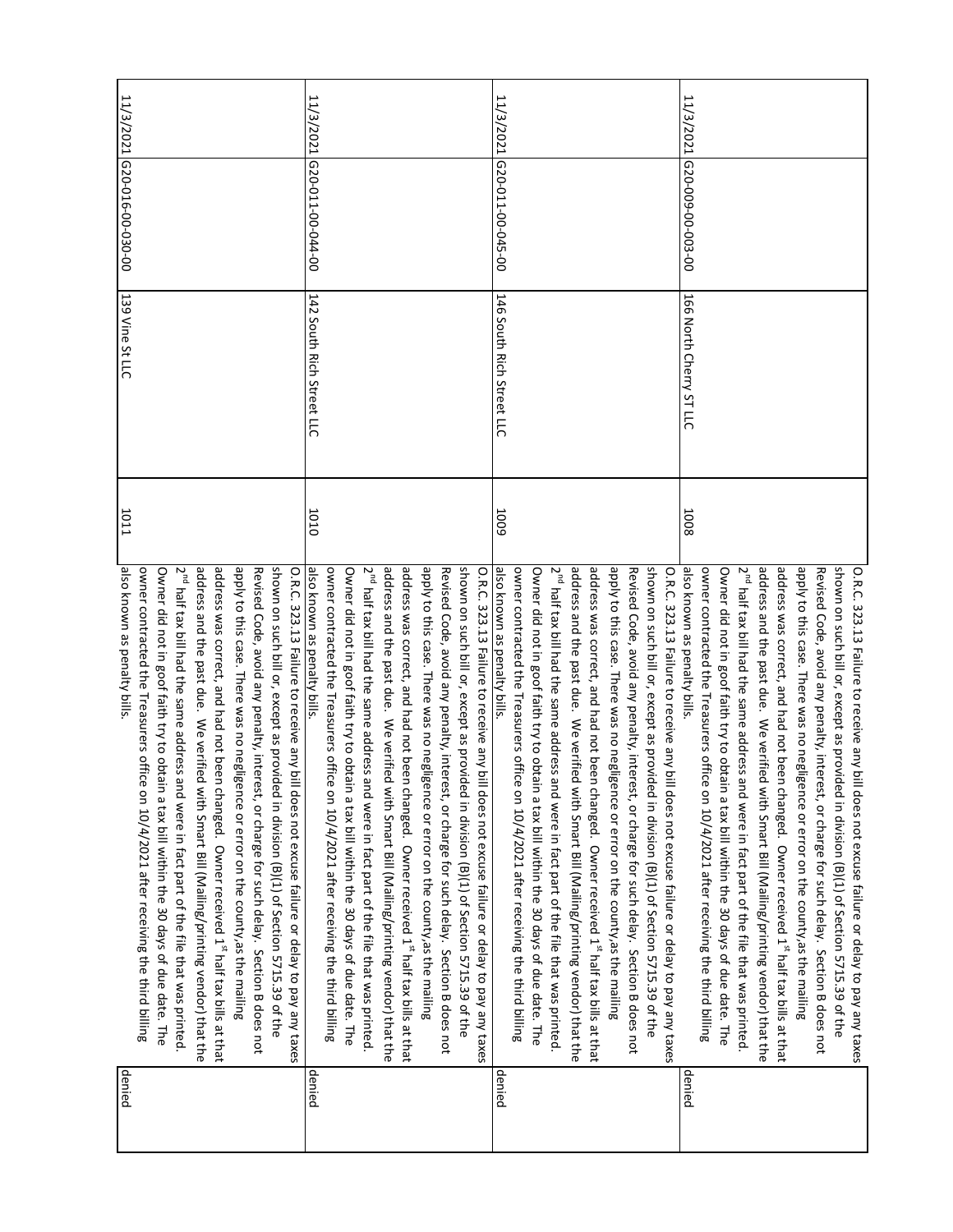| denied | also known as penalty bills.<br>owner contracted the Treasurers office on 10/4/2021 after receiving the third billing | 1015        | 110 North Cherry Street LLC | 11/3/2021 [620-009-00-010-00 |           |
|--------|-----------------------------------------------------------------------------------------------------------------------|-------------|-----------------------------|------------------------------|-----------|
|        | Owner did not in goof faith try to obtain a tax bill within the 30 days of due date. The                              |             |                             |                              |           |
|        | 2 <sup>nd</sup> half tax bill had the same address<br>and were in fact part of the file that was printed              |             |                             |                              |           |
|        | address and the past due. We verified with Smart Bill (Mailing/printing vendor) that the                              |             |                             |                              |           |
|        | address was correct, and had not been changed. Owner received 1 <sup>st</sup> half tax bills at that                  |             |                             |                              |           |
|        | apply to this case. There was no negligence or error on the county, as the mailing                                    |             |                             |                              |           |
|        | Revised Code, avoid any penalty, interest, or charge for such delay. Section B does not                               |             |                             |                              |           |
|        | shown on such bill or, except as provided in division (B)(1) of Section 5715.39 of the                                |             |                             |                              |           |
|        | O.R.C. 323.13 Failure to receive any bill does not excuse failure or delay to pay any taxes                           |             |                             |                              |           |
| denied | also known as penalty bills.                                                                                          | <b>1014</b> | 105 East High Street LLC    | 11/3/2021 620-020-00-027-00  |           |
|        | owner contracted the Treasurers office on 10/4/2021 after receiving the third billing                                 |             |                             |                              |           |
|        | Owner did not in goof faith try to obtain a tax bill within the 30 days of due date. The                              |             |                             |                              |           |
|        | 2 <sup>nd</sup> half tax bill had the same address<br>and were in fact part of the file that was printed              |             |                             |                              |           |
|        | address and the past due. We verified with Smart Bill (Mailing/printing vendor) that the                              |             |                             |                              |           |
|        | address was correct, and had not been changed. Owner received 1 <sup>st</sup> half tax bills at that                  |             |                             |                              |           |
|        | apply to this case. There was no negligence or error on the county, as the mailing                                    |             |                             |                              |           |
|        | Revised Code, avoid any penalty, interest, or charge for such delay. Section B does not                               |             |                             |                              |           |
|        | shown on such bill or, except as provided in division (B)(1) of Section 5715.39 of the                                |             |                             |                              |           |
|        | O.R.C. 323.13 Failure to receive any bill does not excuse failure or delay to pay any taxes                           |             |                             |                              |           |
| denied | also known as penalty bills.                                                                                          | 1013        | 151 North Rich Street LLC   | 11/3/2021 620-009-00-060-00  |           |
|        | owner contracted the Treasurers office on 10/4/2021 after receiving the third billing                                 |             |                             |                              |           |
|        | Owner did not in goof faith try to obtain a tax bill within the 30 days of due date. The                              |             |                             |                              |           |
|        | 2 <sup>nd</sup> half tax bill had the same address<br>and were in fact part of the file that was printed.             |             |                             |                              |           |
|        | address and the past due. We verified with Smart Bill (Mailing/printing vendor) that the                              |             |                             |                              |           |
|        | address was correct, and had not been changed. Owner received 1 <sup>st</sup> half tax bills at that                  |             |                             |                              |           |
|        | apply to this case. There was no negligence or error on the county, as the mailing                                    |             |                             |                              |           |
|        | Revised Code, avoid any penalty, interest, or charge for such delay. Section B does not                               |             |                             |                              |           |
|        | shown on such bill or, except as provided in division (B)(1) of Section 5715.39 of the                                |             |                             |                              |           |
|        | O.R.C. 323.13 Failure to receive any bill does not excuse failure or delay to pay any taxes                           |             |                             |                              |           |
| denied | also known as penalty bills.                                                                                          | 1012        | 117 North Rich Street LLC   | 00-950-00-600-025            | 11/3/2021 |
|        | owner contracted the Treasurers office on 10/4/2021 after receiving the third billing                                 |             |                             |                              |           |
|        | Owner did not in goof faith try to obtain a tax bill within the 30 days of due date. The                              |             |                             |                              |           |
|        | 2 <sup>nd</sup> half tax bill had the same address<br>and were in fact part of the file that was printed              |             |                             |                              |           |
|        | address and the past due. We verified with Smart Bill (Mailing/printing vendor) that the                              |             |                             |                              |           |
|        | address was correct, and had not been changed. Owner received 1 <sup>st</sup> half tax bills at that                  |             |                             |                              |           |
|        | apply to this case. There was no negligence or error on the county, as the mailing                                    |             |                             |                              |           |
|        | Revised Code, avoid any penalty, interest, or charge for such delay. Section B does not                               |             |                             |                              |           |
|        | shown on such bill or, except as provided in division (B)(1) of Section 5715.39 of the                                |             |                             |                              |           |
|        | O.R.C. 323.13 Failure to receive any bill does not excuse failure or delay to pay any taxes                           |             |                             |                              |           |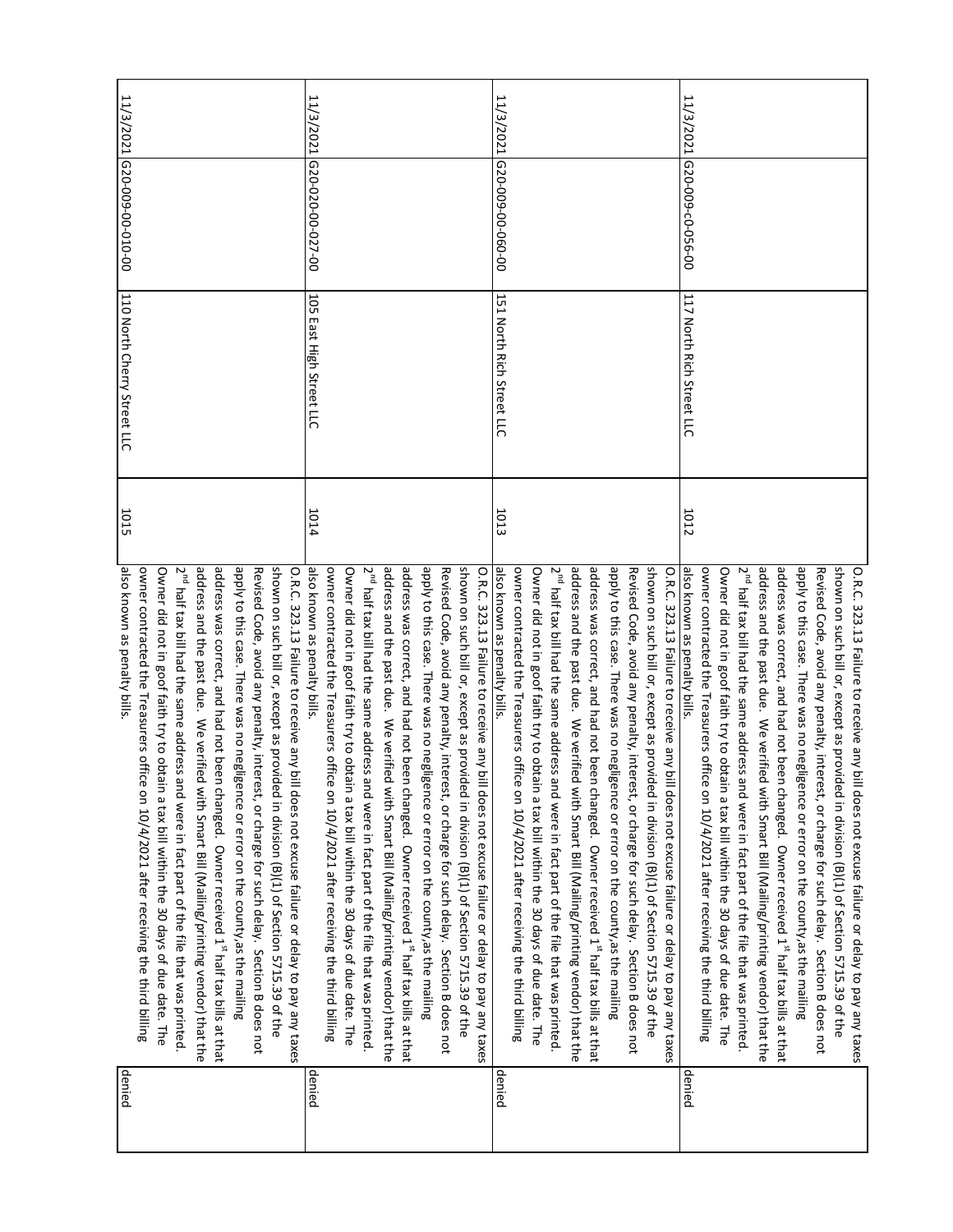| denied | also known as penalty bills.<br>address and the past due. We verified with Smart Bill (Mailing/printing vendor) that the<br>2 <sup>nd</sup> half tax bill had the same address<br>address was correct, and had not been changed. Owner received 1 <sup>st</sup> half tax bills at that<br>apply to this case. There was no negligence or error on the county, as the mailing<br>shown on such bill or, except as provided in division (B)(1) of Section 5715.39 of the<br>owner contracted the Treasurers office on 10/4/2021 after receiving the third billing<br>Revised Code, avoid any penalty, interest, or charge for such delay. Section B does not<br>Owner did not in goof faith try to obtain a tax bill within the 30 days of due date. The<br>O.R.C. 323.13 Failure to receive any bill does not excuse failure or delay to pay any taxes<br>and were in fact part of the file that was printed. | 1019        | 261 High Street LLC | 11/3/2021 620-006-00-052-00 |           |
|--------|--------------------------------------------------------------------------------------------------------------------------------------------------------------------------------------------------------------------------------------------------------------------------------------------------------------------------------------------------------------------------------------------------------------------------------------------------------------------------------------------------------------------------------------------------------------------------------------------------------------------------------------------------------------------------------------------------------------------------------------------------------------------------------------------------------------------------------------------------------------------------------------------------------------|-------------|---------------------|-----------------------------|-----------|
| denied | also known as penalty bills.                                                                                                                                                                                                                                                                                                                                                                                                                                                                                                                                                                                                                                                                                                                                                                                                                                                                                 | <b>1018</b> | 261 High Street LLC | 11/3/2021 620-006-00-053-00 |           |
|        | owner contracted the Treasurers office on 10/4/2021 after receiving the third billing<br>2 <sup>nd</sup> half tax bill had the same address<br>Owner did not in goof faith try to obtain a tax bill within the 30 days of due date. The<br>and were in fact part of the file that was printed.                                                                                                                                                                                                                                                                                                                                                                                                                                                                                                                                                                                                               |             |                     |                             |           |
|        | address and the past due. We verified with Smart Bill (Mailing/printing vendor) that the                                                                                                                                                                                                                                                                                                                                                                                                                                                                                                                                                                                                                                                                                                                                                                                                                     |             |                     |                             |           |
|        | address was correct, and had not been changed. Owner received 1 <sup>st</sup> half tax bills at that                                                                                                                                                                                                                                                                                                                                                                                                                                                                                                                                                                                                                                                                                                                                                                                                         |             |                     |                             |           |
|        | apply to this case. There was no negligence or error on the county, as the mailing                                                                                                                                                                                                                                                                                                                                                                                                                                                                                                                                                                                                                                                                                                                                                                                                                           |             |                     |                             |           |
|        | Revised Code, avoid any penalty, interest, or charge for such delay. Section B does not                                                                                                                                                                                                                                                                                                                                                                                                                                                                                                                                                                                                                                                                                                                                                                                                                      |             |                     |                             |           |
|        | shown on such bill or, except as provided in division (B)(1) of Section 5715.39 of the                                                                                                                                                                                                                                                                                                                                                                                                                                                                                                                                                                                                                                                                                                                                                                                                                       |             |                     |                             |           |
|        | O.R.C. 323.13 Failure to receive any bill does not excuse failure or delay to pay any taxes                                                                                                                                                                                                                                                                                                                                                                                                                                                                                                                                                                                                                                                                                                                                                                                                                  |             |                     |                             |           |
| denied | also known as penalty bills.<br>owner contracted the Treasurers office on 10/4/2021 after receiving the third billing<br>2 <sup>nd</sup> half tax bill had the same address<br>address and the past due. We verified with Smart Bill (Mailing/printing vendor) that the<br>address was correct, and had not been changed. Owner received 1 <sup>st</sup> half tax bills at that<br>apply to this case. There was no negligence or error on the county, as the mailing<br>shown on such bill or, except as provided in division (B)(1) of Section 5715.39 of the<br>Owner did not in goof faith try to obtain a tax bill within the 30 days of due date. The<br>Revised Code, avoid any penalty, interest, or charge for such delay. Section B does not<br>O.R.C. 323.13 Failure to receive any bill does not excuse failure or delay to pay any taxes<br>and were in fact part of the file that was printed. | 1017        | 196 Town Street LLC | 00-080-00-900-029           | 11/3/2021 |
| denied | also known as penalty bills.                                                                                                                                                                                                                                                                                                                                                                                                                                                                                                                                                                                                                                                                                                                                                                                                                                                                                 | 1016        | 196 Town Street LLC | 11/3/2021 620-006-00-080-01 |           |
|        | address was correct, and had not been changed. Owner received 1 <sup>st</sup> half tax bills at that<br>apply to this case. There was no negligence or error on the county, as the mailing<br>$2^{nd}$ half tax bill had the same address and were in fact part of the file that was printed<br>address and the past due. We verified with Smart Bill (Mailing/printing vendor) that the<br>Revised Code, avoid any penalty, interest, or charge for such delay. Section B does not<br>shown on such bill or, except as provided in division (B)(1) of Section 5715.39 of the<br>owner contracted the Treasurers office on 10/4/2021 after receiving the third billing<br>Owner did not in goof faith try to obtain a tax bill within the 30 days of due date. The<br>O.R.C. 323.13 Failure to receive any bill does not excuse failure or delay to pay any taxes                                            |             |                     |                             |           |